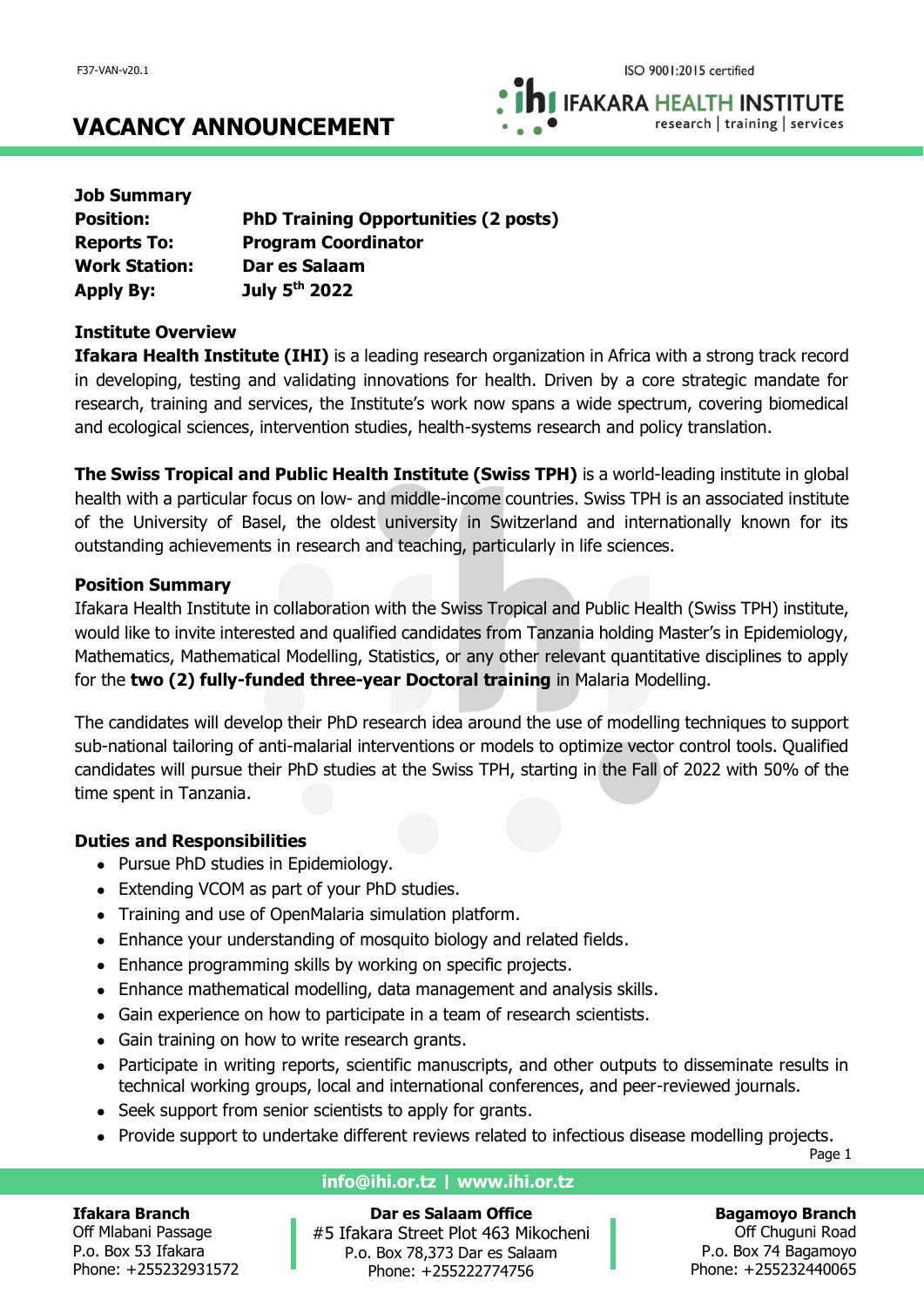# **VACANCY ANNOUNCEMENT**

**IFAKARA HEALTH INSTITUTE** research | training | services

• Assist with any other duties as directed by the program coordinator.

## **Qualification and Experience**

• Holder of Master of Science in Epidemiology, Mathematics, Mathematical Modelling, Statistics, or any other related discipline from a recognized university.

#### **Skills and Competencies**

- Strong background in Mathematics, Mathematical Modelling, Statistics, or any other related fields.
- Proficiency with statistical software R is a must.
- Experienced with data analysis packages, e.g., STATA, R, MATLAB.
- Strong data management and data analysis skills.
- Ability to communicate effectively in spoken and written English, with good presentation skills.
- Ability to work in an interdisciplinary team and as part of a team on large research projects.
- Having some knowledge of mosquito biology and infectious diseases is a plus.
- Mathematical modelling in infectious diseases experience is a plus.
- Experience with publishing in international peer-reviewed journals is a plus.
- Adherence to both IHI and Swiss TPH core values is mandatory.

### **Remuneration**

Successful candidates for these PhD opportunities will benefit from this program through the following: scholarship will cover full tuition fees, standard PhD monthly stipend when at Swiss TPH, research funds through IHI and other related research costs.

## **Equal Opportunity**

Ifakara and the Swiss TPH are equal opportunity employers. They prohibit intentional biases or discrimination and harassment of any kind at the work place and during recruitment. All employment decisions are based solely on job requirements and individual qualifications, and our recruitment process is governed by the labour laws of Tanzania.

#### **Mode of Application**

All candidates who meet the above requirements should send their application letters together with a personal/motivational statement, their detailed curriculum vitae (CVs) showing contact addresses including email, telephone/cell phone numbers and copies of academic and professional certificates and transcripts to the email address below.

The **deadline** for this application is **11:59hrs (EAT) on Tuesday, July 5th 2022.** All e-mail application subject lines should indicate by specifying the position applied for: **APPLICATION FOR PhD POSITION – MALARIA MODELLING. Only shortlisted applicants will be contacted to go through technical and non-technical interviews.** 

Page 2

#### **Ifakara Branch**

Off Mlabani Passage P.o. Box 53 Ifakara Phone: +255232931572

#### **info@ihi.or.tz | www.ihi.or.tz**

**Dar es Salaam Office** #5 Ifakara Street Plot 463 Mikocheni P.o. Box 78,373 Dar es Salaam Phone: +255222774756

**Bagamoyo Branch** Off Chuguni Road P.o. Box 74 Bagamoyo Phone: +255232440065